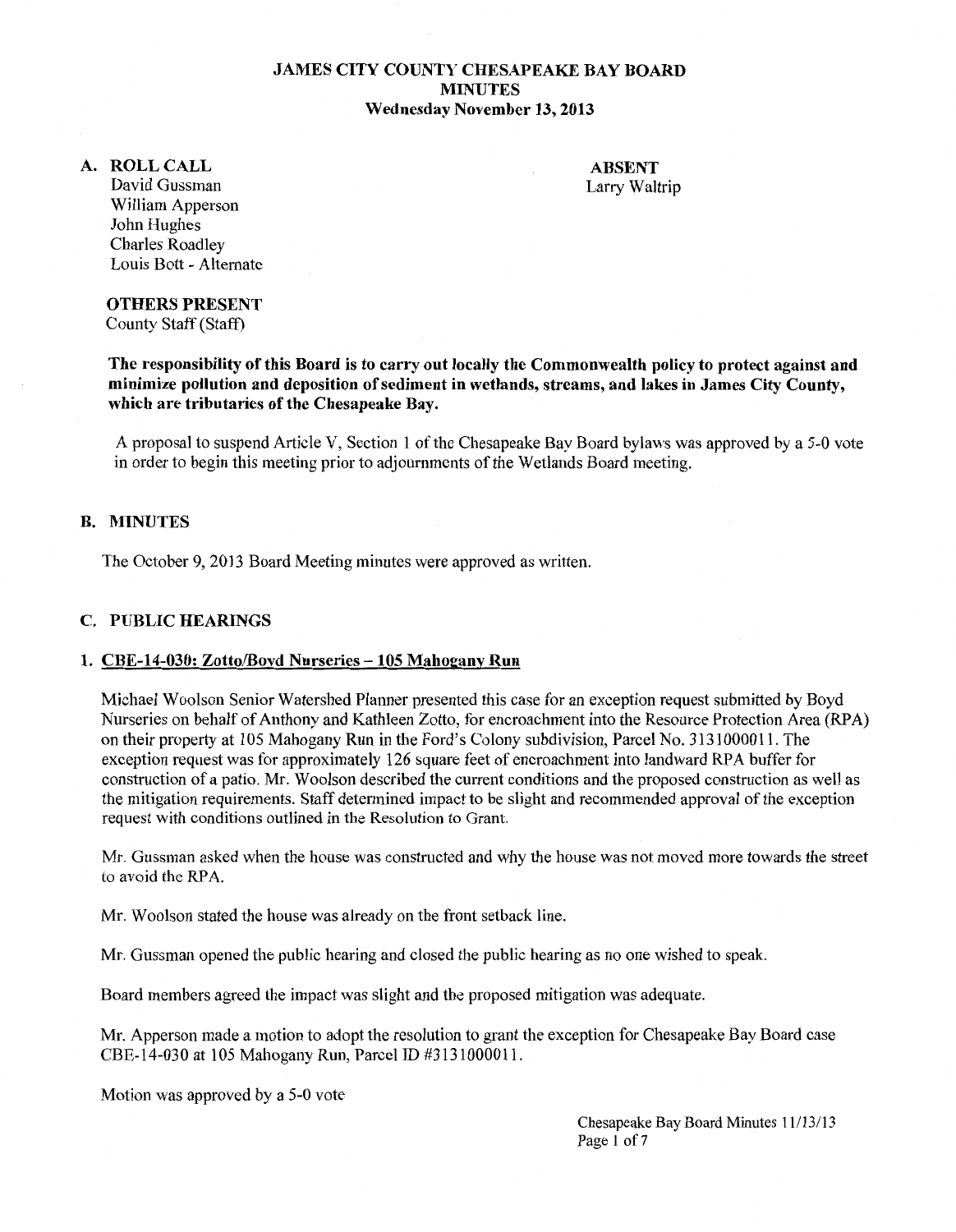# **RESOLUTION** GRANTING AN EXCEPTION ON JCC RE TAX PARCEL NO. 3131000011

- WHEREAS, Boyd Nurseries on behalf of Anthony and Kathleen Zotto (the "Applicant") has appeared before the Chesapeake Bay Board of James City County (the "Board") on November 13, 2013 to request an exception to the use of the Resource Protection Area (the "RPA") on a parcel of property identified as JCC RE Tax Parcel No. 3131000011 and further identified as 105 Mahogany Run in the Ford's Colony subdivision (the "Property") as set forth in the application CBE-14-030 for the purpose of constructing a patio; and
- WHEREAS, the Board has listened to the arguments presented and has carefully considered all evidence entered into the record.
- NOW, THEREFORE, following a public hearing, the Chesapeake Bay Board of James City County by a majority vote of its members FINDS that:
	- 1. The exception request is the minimum necessary to afford relief.
	- 2. Granting the exception will not confer upon the Applicant any special privileges denied by Chapter 23, Chesapeake Bay Preservation, of the James City County Code, to other property owners similarly situated in the vicinity.
	- 3. The exception request will be in harmony with the purpose and intent of Chapter 23 of the James City County Code, and is not of substantial detriment to water quality.
	- 4. The exception request is not based on conditions or circumstances that are self-created or selfimposed, nor does the request arise from conditions or circumstances either permitted or nonconforming that are related to adjacent parcels.
	- 5. Reasonable and appropriate conditions are hereby imposed, as set forth below, which will prevent the exception request from causing a degradation of water quality.
	- 6. In granting this exception, the following conditions are hereby imposed to prevent this exception request from causing degradation of water quality:
		- 1) The applicant must obtain all other necessary federal, state, and local permits as required for the project.
		- 2) Full implementation of the RPA Mitigation Plan submitted with the WQIA and any additional Board mitigation requirements shall be guaranteed through the provisions of Chapter 23 of the James City County Code contained in Sections 23-10(3) (d) and 23-17(c) providing a \$250 surety in a form satisfactory to the County Attorney.
		- 3) This exception request approval shall become null and void if construction has not begun by November 13, 2014.
		- 4) Written requests for an extension to an exception shall be submitted to the Engineering and Resource Protection Division no later than 6 weeks prior to the expiration date.

# 2. CBE-14-038: Flannery/Boyd Nurseries- 508 Sir George Percy

Michael Woolson Senior Watershed Planner presented this case for an exception request submitted by Boyd Nurseries on behalf of Joseph and Carey Flannery, for encroachment into the Resource Protection Area (RP A) on their property at 508 Sir George Percy in the Kingsmill subdivision, Parcel No5031300001. The exception request was for approximately 680 square feet of encroachment into landward RPA buffer for construction of a patio with pervious pavers. Mr. Woolson described the current conditions and the proposed construction as well as the mitigation requirements. Staff determined impact to be moderate and recommended approval of the exception request with the conditions outlined in the Resolution to Grant.

> Chesapeake Bay Board Minutes 11/13/13 Page 2 of 7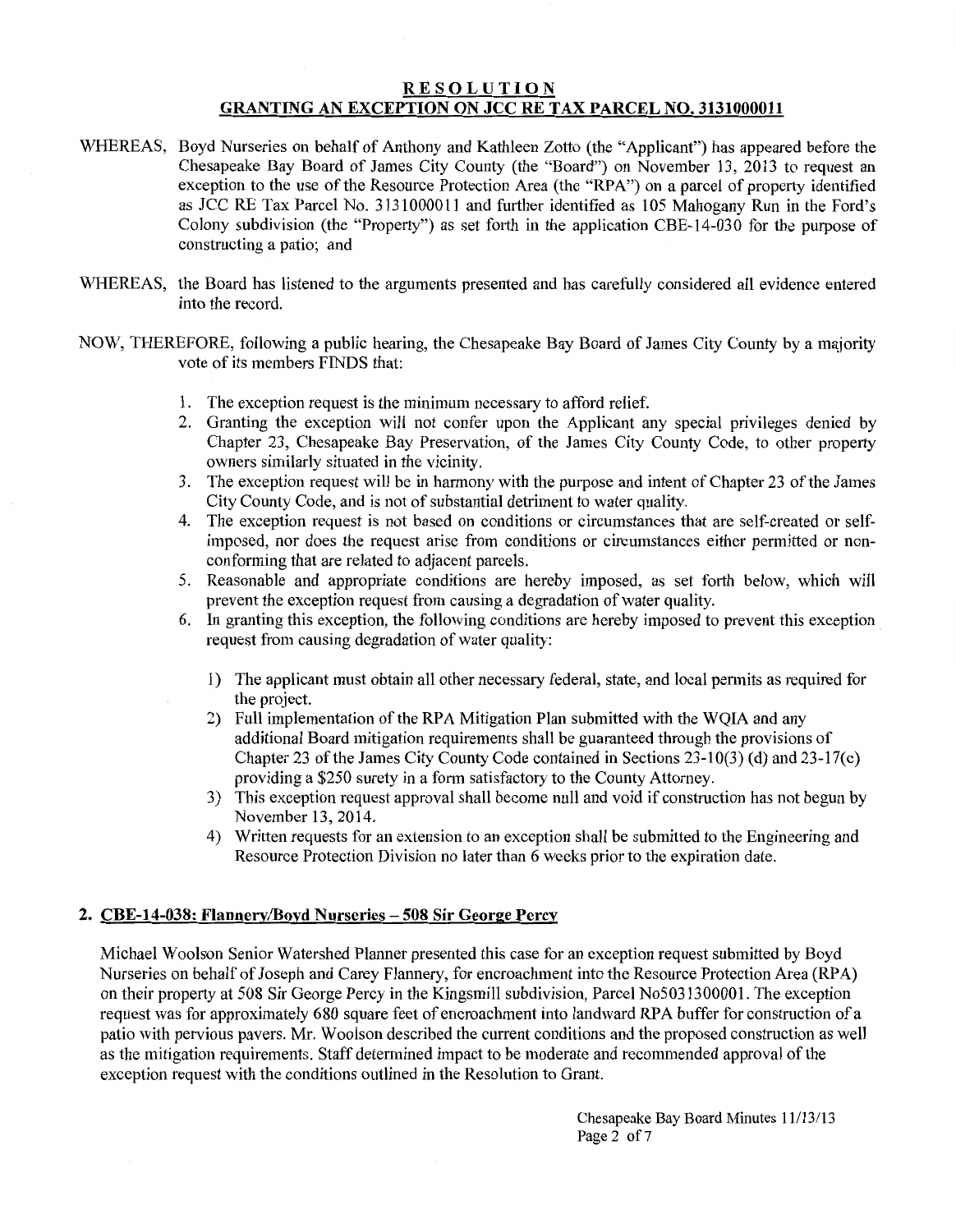Mr. Roadley asked how the County rated the infiltration for pervious pavers.

Mr. Woolson responded that the County does not quantify the rate on a project this small but any infiltration is a good thing and the applicant has agreed to follow the County guidelines and specifications for pervious pavers.

Mr. Gussman opened the public hearing and closed the public hearing as no one wished to speak.

Board members agreed the proposed mitigation was adequate.

Mr. Hughes made a motion to adopt the resolution to grant the exception for Chesapeake Bay Board case CBE-14-038 at 508 Sir George Percy Parcel ID #5031300001.

Motion was approved by a 5-0 vote

# **RESOLUTION GRANTING AN EXCEPTION ON JCC RE TAX PARCEL NO. 5031300001**

- WHEREAS, Boyd Nurseries on behalf of Joseph and Carey Flannery (the "Applicant") has appeared before the Chesapeake Bay Board of James City County (the "Board") on November 13, 2013 to request an exception to the use of the Resource Protection Area (the "RPA") on a parcel of property identified as JCC RE Tax Parcel No. 5031300001 and further identified as 508 Sir George Percy in the Kingsmill subdivision (the "Property") as set forth in the application CBE-14-038 for the purpose of constructing a patio; and
- WHEREAS, the Board has listened to the arguments presented and has carefully considered all evidence entered into the record.
- NOW, THEREFORE, following a public hearing, the Chesapeake Bay Board of James City County by a majority vote of its members FINDS that:
	- 1. The exception request is the minimum necessary to afford relief.
	- 2. Granting the exception will not confer upon the Applicant any special privileges denied by Chapter 23, Chesapeake Bay Preservation, of the James City County Code, to other property owners similarly situated in the vicinity.
	- 3. The exception request will be in harmony with the purpose and intent of Chapter 23 of the James City County Code, and is not of substantial detriment to water quality.
	- 4. The exception request is not based on conditions or circumstances that are self-created or selfimposed, nor does the request arise from conditions or circumstances either permitted or nonconforming that are related to adjacent parcels.
	- 5. Reasonable and appropriate conditions are hereby imposed, as set forth below, which will prevent the exception request from causing a degradation of water quality.
	- 6. In granting this exception, the following conditions are hereby imposed to prevent this exception request from causing degradation of water quality:
		- 1) The applicant must obtain all other necessary federal, state, and local permits as required for the project.
		- 2) Full implementation of the RPA Mitigation Plan submitted with the WQIA and any additional Board mitigation requirements shall be guaranteed through the provisions of Chapter 23 of the James City County Code contained in Sections 23-10(3) (d) and 23-17(c) providing a \$1,000 surety in a form satisfactory to the County Attorney.

Chesapeake Bay Board Minutes 11/13/13 Page 3 of 7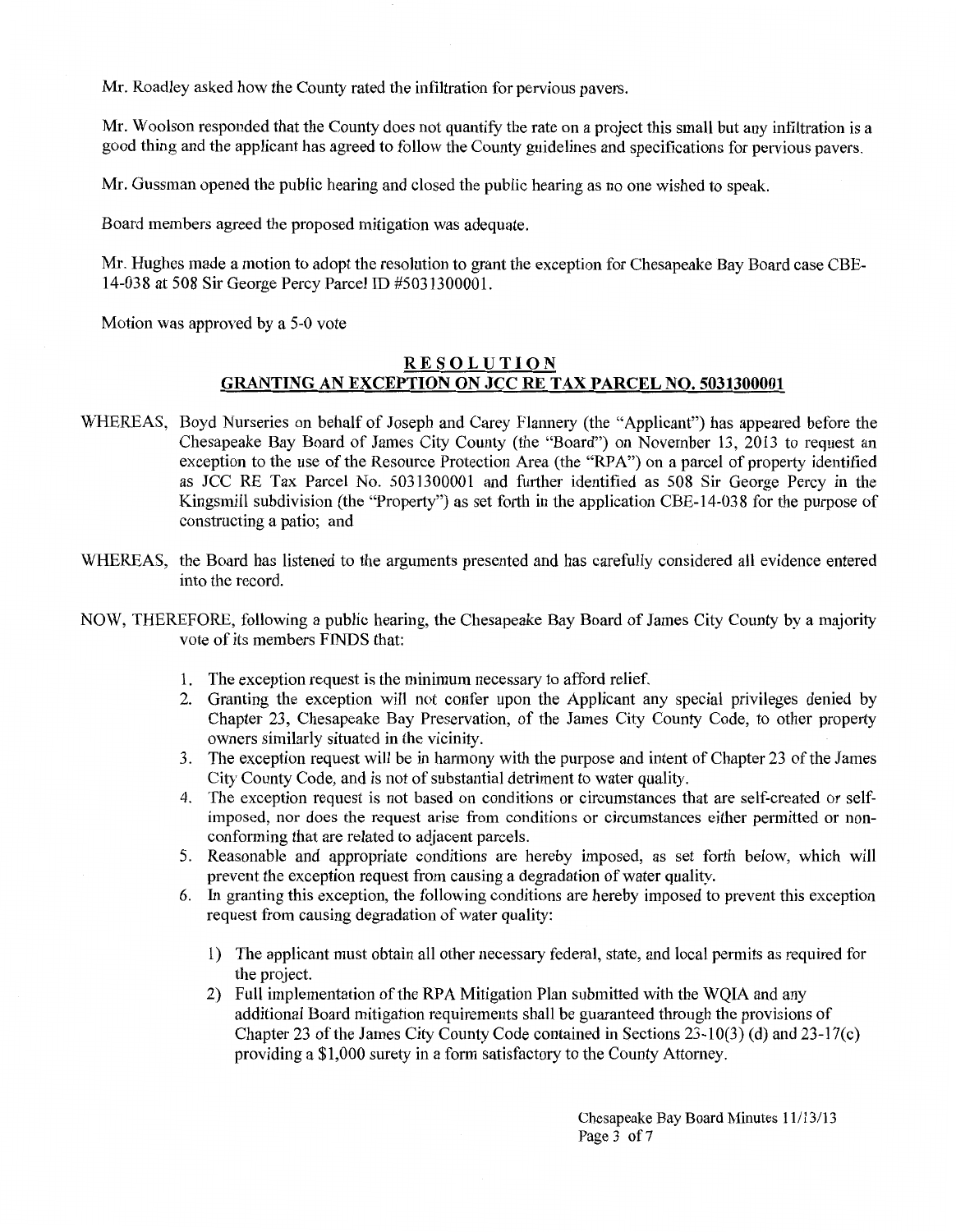- 3) This exception request approval shall become null and void if construction has not begun by November 13, 2014.
- 4) Written requests for an extension to an exception shall be submitted to the Engineering and Resource Protection Division no later than 6 weeks prior to the expiration date.

# 3. CBE-14-041: Kingsmill Riverwalk Project- Timmons Group/Xanterra LLC, boardwalk, hardscape path, timber steps, retaining walls and parking spaces

Mr. Gussman announced that this case was interconnected with case W-03-14 on the Wetlands Board Agenda. By a 5-0 vote, the Board agreed to hear and consider the cases concurrently.

Michael Woolson, Senior Watershed Planner presented this case concurrently with the Wetlands Board case for the same project.

Timmons Group, on behalf of Mr. Kevin Kolda of Xanterra Kingsmill, LLC applied for an exception to the Chesapeake Bay Preservation Ordinance (Ordinance) for approximately 10,050 sqft of encroachment into the RPA and approximately 22,312 sqft of encroachment into the RPA buffer for installation of an asphalt and concrete multiuse path, wooden steps, retaining walls, gravel parking and a wooden boardwalk and pier. Mr. Woolson described the current conditions of the site, the associated impacts and the proposed mitigation which included the requirements for RPA impacts associated with the Cottages on the James project and the removal of the former par-3 golf course.

The stated purpose of the project is to develop passive recreational facilities along the waterfront. Staff considered this application to not be in compliance with Section 23-13 (c), Exemptions for Resource Protection Areas, because the activity is not passive recreation as defined in state guidance documents. The activity could be located further outside of the RPA, and there is excessive land disturbance and impervious cover. Staff finds that the application has met the conditions in Sections 23-11 and 23-14 and that the application should be heard by the Board because these items are accessory structures, do not fall under administrative exemptions for passive recreation and/or are excessive in nature. Staff determined impacts associated with the proposal to be severe and recommended the conditions outlined in the Resolution to Grant be required for approval.

Mr. Roadley announced that although his firm had dealings with Kingsmill Community Service Association (KCSA), he discussed this connection with the County Attorneys and was stating for the record that he could independently weigh the pros and cons of this case without prejudice and would be acting on this application.

Mr. Hughes asked why the exception was being considered if state guidance recommends not granting an exemption.

Mr. Woolson clarified that locality referred to Staff, meaning it must be considered by the Board at a public hearing.

Mr. Gussman opened the public hearing for the Chesapeake Bay Board.

A. Mr. Chris Dodson, with Timmons Group representing Xanterra Kingsmill LLC, gave a presentation on the project similar to staff's presentation. He explained the proposed boardwalk was to be constructed mostly in an area that was currently a low maintained bench with little non-native vegetation. Moving the boardwalk out of the RPA would require cutting into the slope causing more disturbance and grading. Space was also limited to the area away from the proposed cottages. He explained there was currently no defined water access in the project area and the 10ft path and 12ft boardwalk were required for ADA accessibility and passive activity for multiple guests at the resort. The width was also required so maintenance vehicles would not disturb the established vegetation. He also described the dry swale system and mitigation that would be used for water quality treatment.

> Chesapeake Bay Board Minutes 11/13/13 Page 4 of 7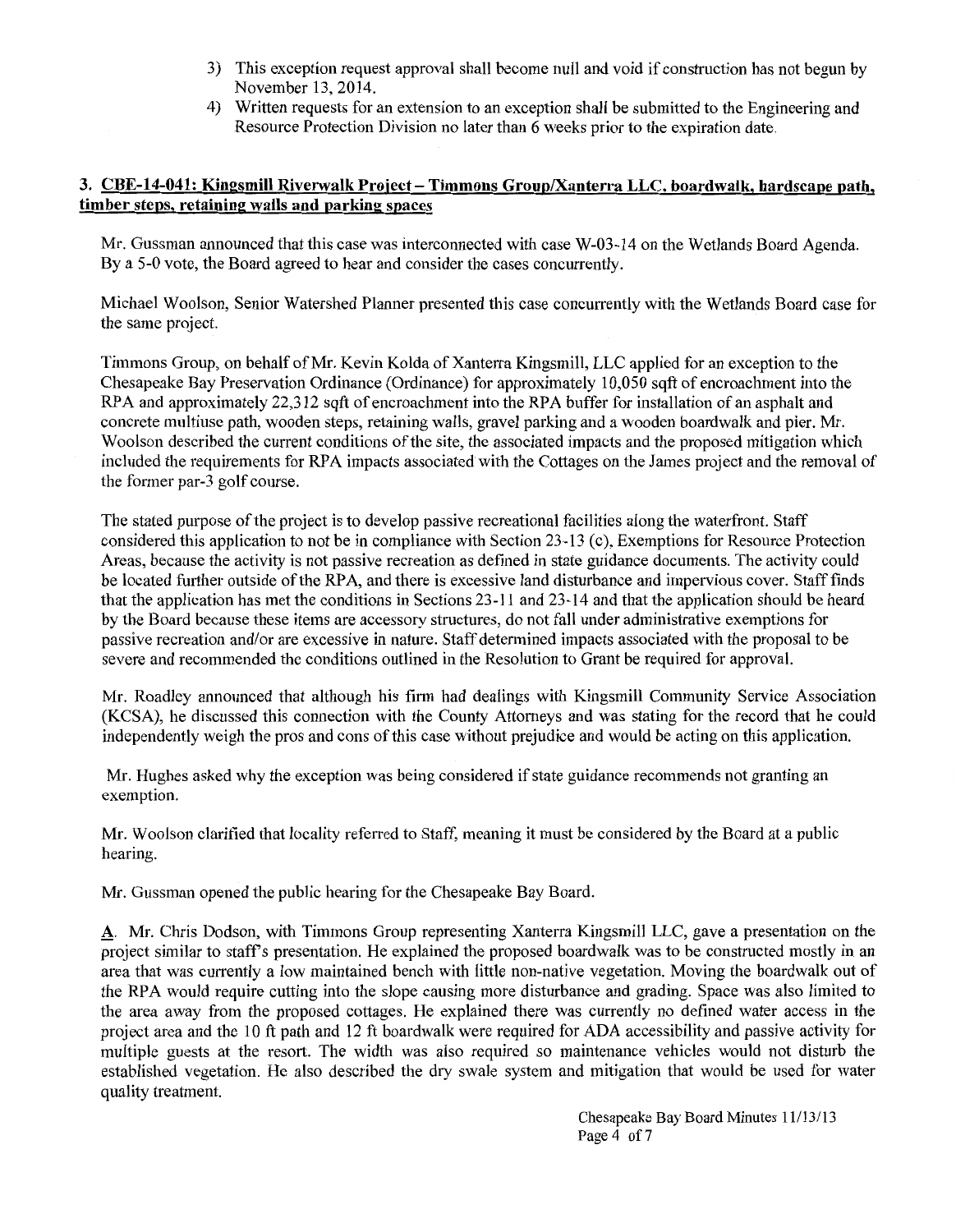Mr. Apperson asked for clarification on the location and size of the no-mow area for sedges and grasses and also asked if cypress trees could be planted along the river.

Mr. Roadley asked how the invasive grass would be eradicated.

A. Mr. Dodson stated the dry swales that were approximately 6/10 an acre and adjacent to the path, would be planted with a northeast riparian seed mix. He explained that due to the view scape in this location trees could not be planted and the shrubs would all be native species approved by Staff. He said the current invasive grass area would be sprayed, tilled and replanted.

Mr. Roadley and Mr. Gussman asked if alternative access and/or pervious pavers had been considered.

A. Mr. Dodson said multiple perpendicular access points were considered but the advantage of the proposal before the Board was it tied the areas together with access points at the east and west ends of the boardwalk as well as access from the Cottages. Pervious pavement would require much more disturbance than the proposed dry swales because the entire area is currently compacted clay soil that would have to be replaced and the entire paved area instead of just the swales would need to be under drained.

Mr. Hughes asked how the water infiltrated now.

\_!!. Mr. Steven Quina also with the Timmons Group, explained how the proposed dry swales would improve water quality by capturing the runoff and filtering out the nutrients before they were released to the river. Currently the runoff sheet flowed off the surface into the river with little infiltration or treatment.

C. Mr. Michael McGurk on behalf of Preserve Carter's Grove Country Road and Kingsmill United, spoke against the exception request based on the necessity of the project. He gave a presentation stating there was currently public access to the marina, beach and river and he believed it was ADA compliant however, beginning January 1, 2014 Xanterra was limiting access including that created by this project, to club members and guests only. He described the proposed boardwalk as being excessive in length and a detriment to the natural, historical view shed. He referenced the 2007 Virginia Outdoor Plan by the Department of Conservation and Recreation (DCR) and the James City County 2009 Comprehensive Plan regarding the need for public not private access to recreational waters and future development or redevelopment away from shoreline areas to retain the waterfront area for community open space and piers. In conclusion he believed the project was detrimental to the environment and not is the spirit of the Chesapeake Bay Preservation Act.

D. Ms. Rubyjean Gould, 309 Archers Mead spoke in opposition to the project stating she agreed with the presentation by Mr. McGurk.

E. Mr. John Niland, 503 River Bluffs also agreed with Mr. McGurk's presentation in opposition to the project. He added the proposed 12 foot wide boardwalk and 6 foot wide pier were in excess of ADA compliance requirements.

Mr. Hughes asked for a count of the citizens present, those opposed and those in favor of the proposed permits. On a raise of hands he determined a count of approximately 15 opposed and 10 in favor.

Mr. Gussman closed the public hearing as no one else wished to speak.

Mr. Apperson and Mr. Roadley asked the applicant to address the citizens' concerns regarding public access.

\_E. Ms. Robin Carson, general manager of Kingsmill Resort, stated the resort has always been privately owned, operated and maintained. While the previous owners permitted public access the current owner, Xanterra, views the resort as open to resort members only.

> Chesapeake Bay Board Minutes 11113/13 Page 5 of 7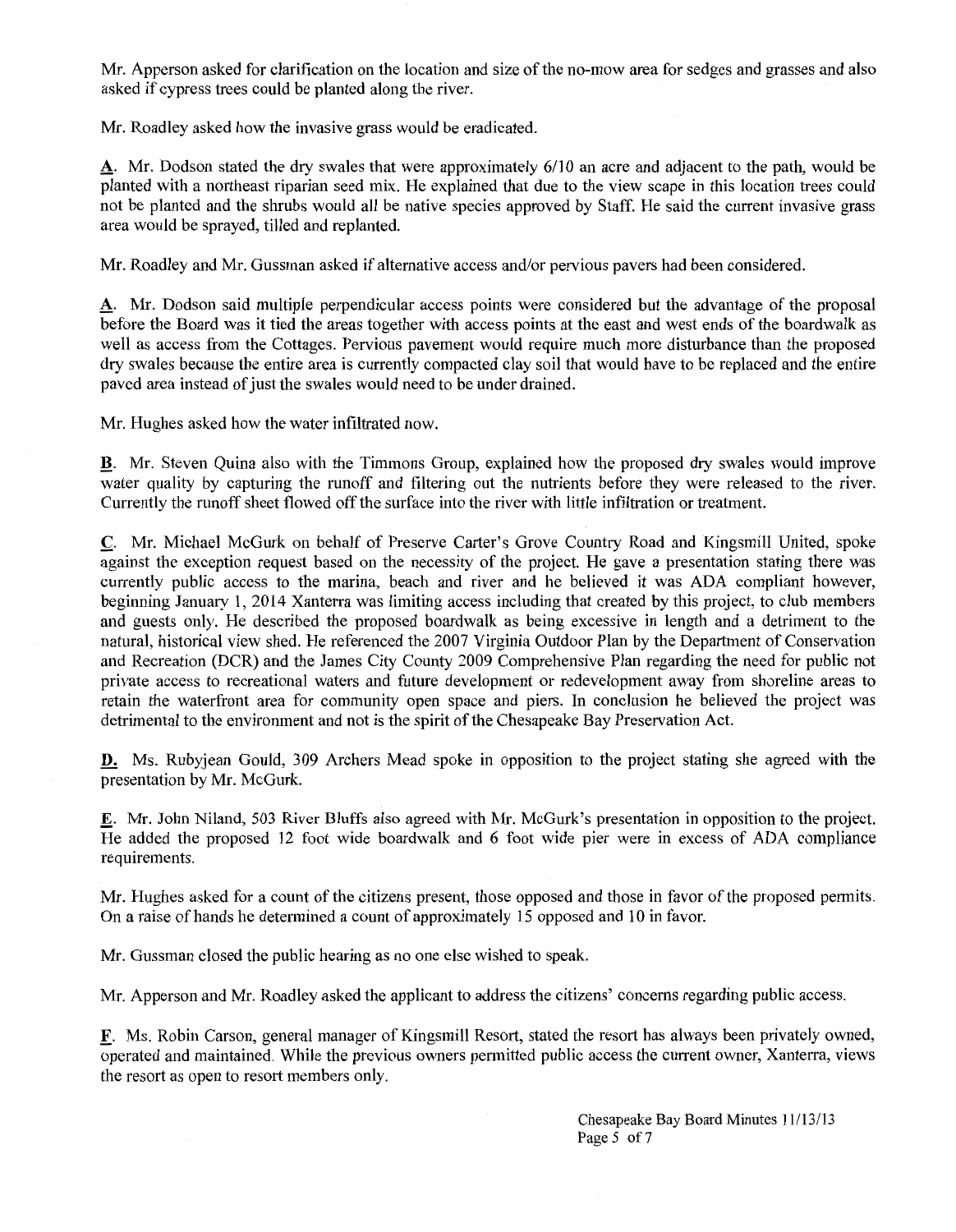Mr. Hughes stated his concern with the proposed project being for private financial gain and of no benefit to the general public. He felt if the state said a locality should not permit it then perhaps this local board should also not permit it.

Mr. Gussman stated the role of the Chesapeake Bay Board was to control deposition of sediment and pollution into the waterways. At first he was concerned with the proposed impact to the RPA however, given the existing condition of the area and the proposed construction and mitigation, his concerns were answered and he would not oppose this project.

Mr. Apperson and Mr. Roadley also agreed it was currently an artificial environment that offered no infiltration and the proposed treatments for runoff would improve the current conditions. Mr. Roadley advised the use of approved aquatic herbicides to eliminate the existing invasive grass.

Mr. Apperson made a motion to adopt the resolution to grant the exception for Chesapeake Bay Board case CBE-14-041 for the Kingsmill Riverwalk project at 1000 Kingsmill Road, Parcel ID #5040 100001.

The motion was approved by a 3-2 vote: Aye (Roadley, Apperson, Gussman) Nay (Bott, Hughes)

#### **RESOLUTION GRANTING AN EXCEPTION ON JCC RE TAX PARCEL NO. 5040100001**

- WHEREAS, Mr. Stephen Quina with the Timmons Group on behalf of Kevin Kolda with Xanterra Kingsmill, LLC (the "Applicant"), has appeared before the Chesapeake Bay Board of James City County (the "Board") on November 13, 2013 to request an exception to the use of the Resource Protection Area (the "RPA") on a parcel of property identified as JCC RE Tax Parcel No. 5040100001 and further identified as 1000 Kingsmill Road in the Kingsmill subdivision (the "Property") as set forth in the application CBE-14-041 for the purpose of installing an asphalt and concrete multiuse path, wooden steps, retaining walls, gravel parking , and a wooden boardwalk and pier; and
- WHEREAS, the Board has listened to the arguments presented and has carefully considered all evidence entered into the record.
- NOW, THEREFORE, following a public hearing, the Chesapeake Bay Board of James City County by a majority vote of its members FINDS that:
	- 1. The exception request is the minimum necessary to afford relief.
	- 2. Granting the exception will not confer upon the Applicant any special privileges denied by Chapter 23, Chesapeake Bay Preservation, of the James City County Code, to other property owners similarly situated in the vicinity.
	- 3. The exception request will be in harmony with the purpose and intent of Chapter 23 of the James City County Code, and is not of substantial detriment to water quality.
	- 4. The exception request is not based on conditions or circumstances that are self-created or selfimposed, nor does the request arise from conditions or circumstances either permitted or nonconforming that are related to adjacent parcels.
	- 5. Reasonable and appropriate conditions are hereby imposed, as set forth below, which will prevent the exception request from causing a degradation of water quality.
	- 6. In granting this exception, the following conditions are hereby imposed to prevent this exception request from causing degradation of water quality:
		- 1) The applicant must obtain all other necessary federal, state, and local permits as required for the project.

Chesapeake Bay Board Minutes 11/13/13 Page 6 of 7